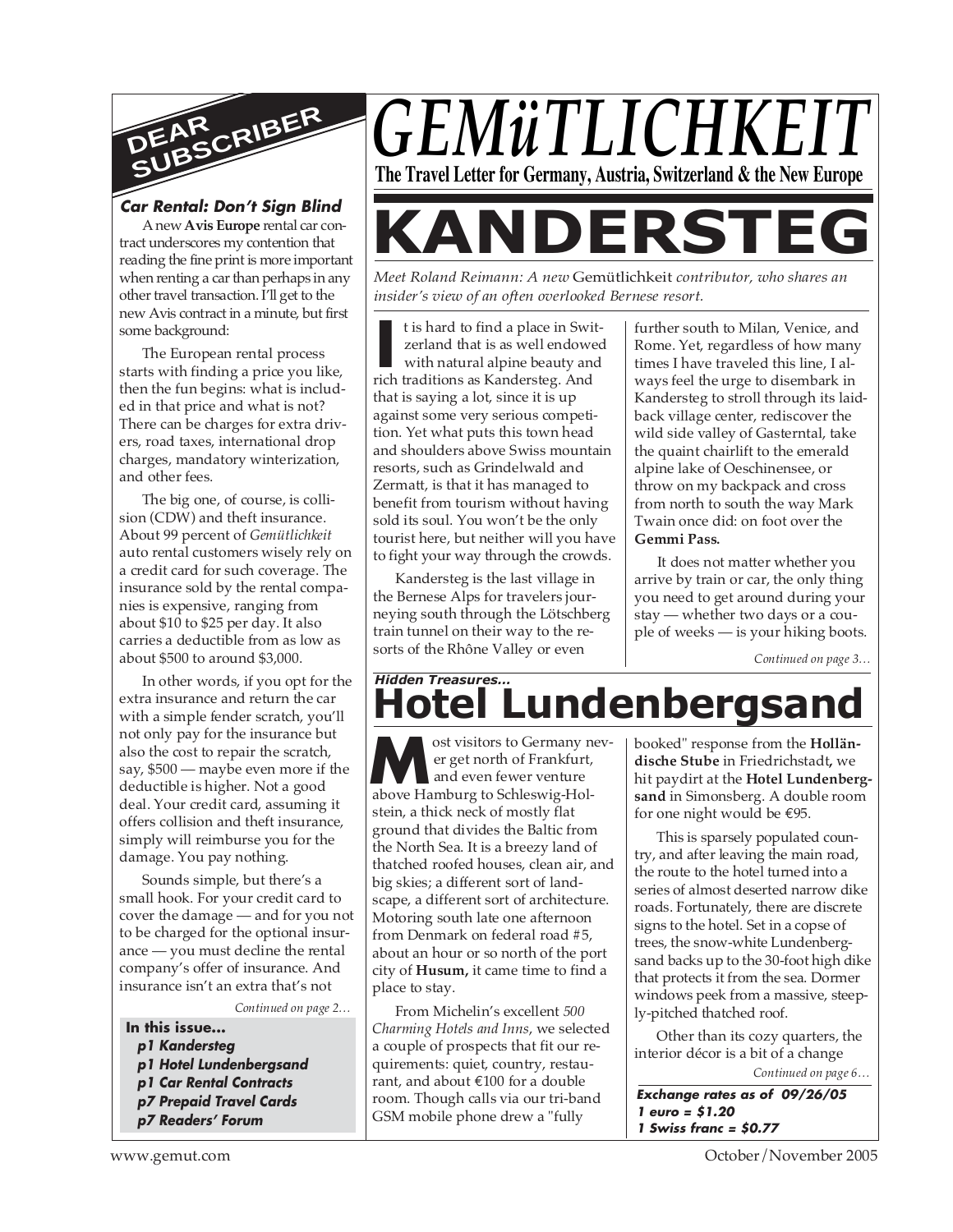#### *DEAR SUBSCRIBER Continued from page 1*

charged unless you ask for it, such as a child's seat or an additional driver; you must indicate on the rental contract that you *don't* want it.

Here's where the wicket gets a bit sticky. Rental car employees the world over are compensated, at least in part, on their sales of optional insurance. Jet-lagged, blearyeyed travelers arrive at car rental counters throughout Europe every day with the full intention of declining the offered insurance. And yet every day a small percentage of them initial in the *Ja* or *Oui* box instead of the *Nein* or No box and end up being charged what sometimes comes to hundreds of dollars for insurance they don't need or want.

The story we hear all too often goes something like this: "The rental agent clearly understood we didn't want the insurance, and we simply initialed where he/she told us to." Tired from a long flight, too many renters blindly sign and initial where they are told. Much later, when the bad news comes in the form of a credit card bill and the charge is disputed, the rental contract gets its first close examination and there, for all the world to see, are the renter's initials in the *Ja* box, indicating "yes, I want the insurance."

Such charges are usually contested through the renter's credit card company, but since only the paperwork

remains, the credit card folks almost always decide in favor of the rental car company. There are too many of these to be mere "misunderstandings," based on a difference in languages.

By no means am I suggesting that European rental companies are out to cheat North American travelers. What I do believe, however, is that with the incentive of a fat insurance commission at stake, the rare less-than-honest agent will take advantage of a tired, perhaps not so sophisticated, traveler. Frequently, for example, renters are told that they *must* purchase the extra insurance. Except in Italy and Ireland, that simply isn't true.

All this gets us back to the new contract you'll be signing in Europe if you rent from Avis. Initialing *Ja* and *Nein* boxes is now a thing of the past. Now you will simply affix your signature at the end of the contract. It will be up to each renter to determine if it includes unwanted charges, such as expensive, unneeded insurance. More than ever, the onus is on the renter.

Perhaps the new contract will be a plus for renters, as Avis says it is abandoning industry jargon and using actual words, such as 'insurance' instead of CDW, SCDW, TP, and PAI. In addition, contracts are currently offered in several languages, including English. In the sample I saw, the insurance charges were enumerated and spelled out in straightforward English.

Of course, you'll also be agree-

ing to the following clause: If the charges under this rental contract are paid by credit card, the cardholder's signature shall be regarded as authorization to debit the total amount to his/her account with the credit card company. This authorization shall also be valid for subsequent debits due to rental rate corrections, damage events including any corresponding towing fees and traffic offenses.

Here are four cautions to consider for your next car rental:

• By all means rely on your credit card for CDW (collision) and theft insurance.

• Don't let anyone tell you that you have to buy CDW and theft insurance (except in Italy and Ireland).

• Insist on a contract in a language you speak and read.

• Read the contract yourself. Don't take the agent's word for what's in it. —RHBĬ.

#### **Using Gemütlichkeit**

• Hotel prices listed are for one night. Discounts are often available for longer stays.

• All hotel prices include breakfast unless otherwise noted.

• Local European telephone area codes carry the "0" required for in-country dialing. To phone establishments from outside the country, such as from the USA, do not dial the first "0".

#### **Logging on to Our Website**

Back issues in text format from January 1993, except for the most recent 12, are available free to subscribers only at www.gemut.com (click on "Members"). To access the issues, enter the user name and password published in this space each month. The new codes are:

User Name: **octnov** Password: **8302**

| <b>GEMÜTLICHKEIT</b><br>Vol. 19, No. 9                                                                                                                                                                                                                                                                                                                                                                                                                                                       | <b>HOTEL RESTAURANT RATING KEY</b>                                                                                        |                                                                           |                                                                                                                             |                                                                                        |
|----------------------------------------------------------------------------------------------------------------------------------------------------------------------------------------------------------------------------------------------------------------------------------------------------------------------------------------------------------------------------------------------------------------------------------------------------------------------------------------------|---------------------------------------------------------------------------------------------------------------------------|---------------------------------------------------------------------------|-----------------------------------------------------------------------------------------------------------------------------|----------------------------------------------------------------------------------------|
| Oct.-Nov. 2005<br>The Travel Letter for Germany, Austria, Switzerland & the New Europe                                                                                                                                                                                                                                                                                                                                                                                                       | <b>Rating Scale</b><br>Excellent                                                                                          | <b>Scale</b><br>$16 - 20$                                                 | <b>Restaurant Criteria</b><br>Food                                                                                          | 65%                                                                                    |
| Robert H. & Elizabeth S. Bestor<br><b>Publishers:</b><br><b>Executive Editor:</b><br>Nikki Goth Itoi<br><b>Senior Writer:</b><br>Jim Johnson<br><b>Contributor:</b><br><b>Mark Honan</b>                                                                                                                                                                                                                                                                                                     | Above Average<br>Average<br>Adequate<br>Unacceptable                                                                      | 12<br>15<br>$\sim$<br>8<br>$-11$<br>4 -<br>$\overline{7}$<br>$0 -$<br>- 3 | Service<br>Atmosphere                                                                                                       | 20%<br>15%                                                                             |
| <b>Thomas P. Bestor</b><br><b>Consulting Editor:</b><br><b>Online Services:</b><br><b>Kurt Steffans</b><br><b>Subscriber Travel Services:</b><br><b>Andy Bestor, Laura Riedel</b><br>Gemütlichkeit (ISSN 10431756) is published 10 times each year by UpCountry<br>Publishing, 288 Ridge Road, Ashland OR 97520. TOLL FREE: 1-800/521-<br>6722 or 541/488-8462, fax: 541/488-8468, e-mail travel@gemut.com. Web<br>site: www.gemut.com. Subscriptions are \$67 per year for 10 issues. While | <b>Hotel Rating Criteria</b><br>People/Service<br>Location/Setting<br>Guestrooms<br>Public rooms<br>Facilities/Restaurant | 30%<br>15%<br>30%<br>5%<br>20%                                            | <b>Value Rating</b><br>Outstanding Value<br>Very Good Value<br>Average Value<br><b>Below Average Value</b><br>A Rip-Off     | <b>Scale</b><br>$17 - 20$<br>$12 - 16$<br>9<br>- 11<br>5<br>- 8<br>∩<br>$\overline{4}$ |
| every effort is made to provide correct information, the publishers can make<br>no guarantees regarding accuracy.<br><b>POSTMASTER: SEND ADDRESS CHANGES TO:</b><br>Gemütlichkeit, 288 Ridge Road., Ashland OR 97520                                                                                                                                                                                                                                                                         |                                                                                                                           | <b>Special @Designation</b>                                               | By virtue of location, decor, charm, warmth of management, or<br>combination thereof, an especially pleasant establishment. |                                                                                        |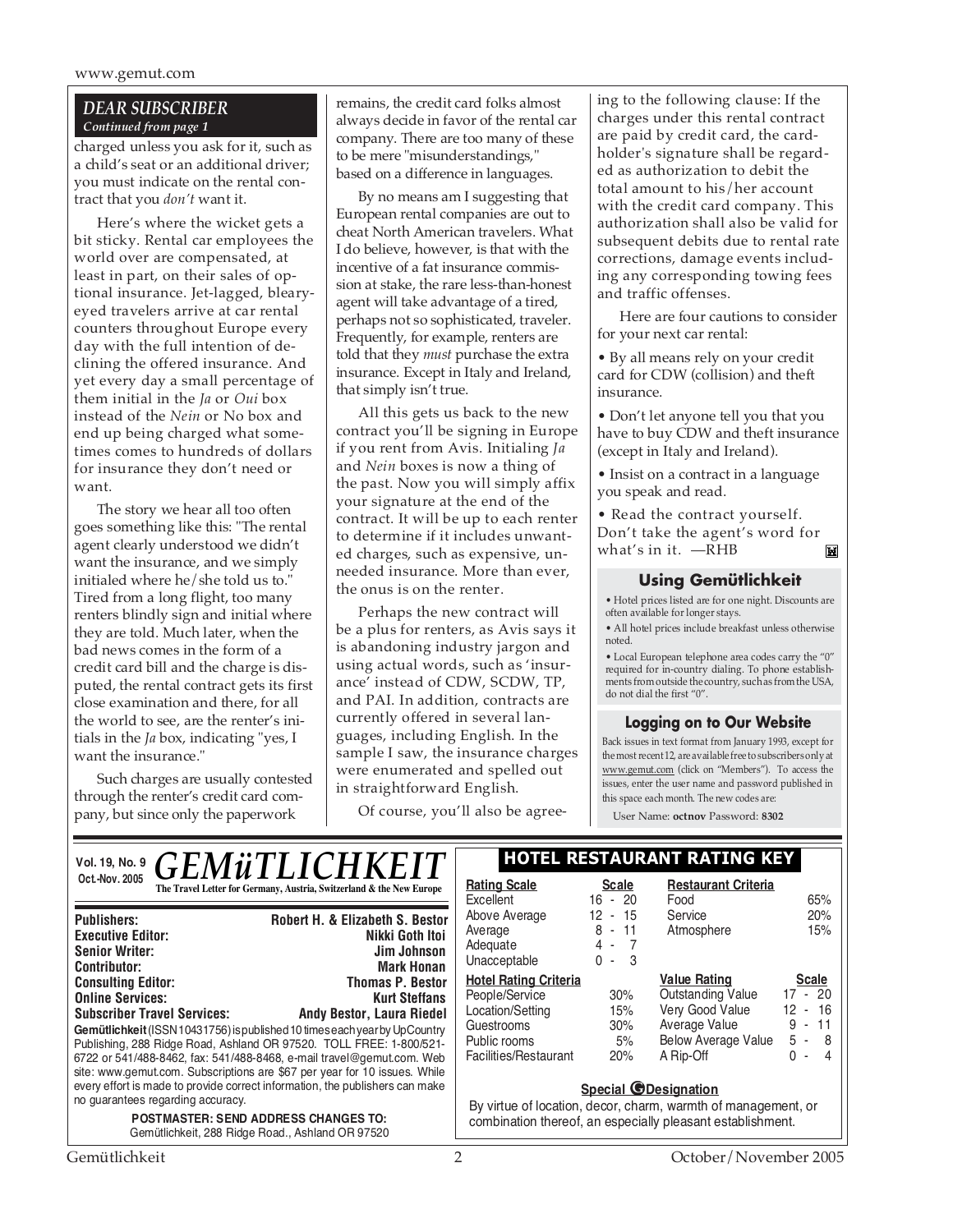www.gemut.com

#### *KANDERSTEG Continued from page 1*

The village is more than manageable on foot, and there are regularly scheduled buses linking the center and hotels with the resort's cable car and chairlift stations located on its edges.

Hiking is Kandersteg's *raison d'etre,* and is as good as it gets in the Alps, with a variety of walks from demanding full-day mountain scrambles to smell-the-flower strolls. The best part: you can get to most trail heads at little expense compared with what you would have to spend on the often overpriced rides on the cable cars, funiculars, and cog railways in bigger resorts. (See page 8 for a hiker's checklist.)

## **Nordic Walking**

Nordic Walking, essentially crosscountry skiing without the skis, has become the latest rage in Switzerland, and Kandersteg was one of the first to catch onto the trend, becoming a center for the fitness activity.

There are eight specially-marked Nordic Walking trails in Kandersteg, and poles can be rented at all the sport shops in the village, as well as some hotels. A one-day introductory course (which I found was all that was necessary) costs CHF 79 and includes poles and lunch at the **Hotel Victoria-Ritter** (CHF 64 without lunch; see lodging details below).

There are 25 Nordic Walking instructors in the resort, and many speak English. It is their job to show how best to use the poles to support your stride, promising a total-body workout while also relieving joints of the strain associated with jogging. Once I tried it, I understood immediately why it has become so popular among the 50 plus crowd.

My instructor was Casi Platzer, the affable owner and manager of the Victoria-Ritter and the driving force behind Nordic Walking in the resort. Herr Platzer was the first to understand that a resort popular with cross-country skiers in winter had untapped potential in summer.

### **Kandersteg Basics**

. **Population:** 1,200 **Elevation:** 1,200m (3,280 ft.)

**Tourist Information:** Kandersteg Tourist Office: tel. +41/ 33/675 80 80, info@kandersteg.ch

Oeschinensee: tel. +41/33/675 11 18, fax +41/33/675 12 87, sesselbahn.oeschinen@bluewin.ch, www.oeschinensee.ch

## **Nearest Airport:** Zürich

## **Driving Distances:**

| $D_{II}$ v $\mathbf{u}_{\mathbf{k}}$ $D_{I}$ $\mathbf{v}_{II}$ $\mathbf{u}_{II}$ |             |  |
|----------------------------------------------------------------------------------|-------------|--|
| Zürich                                                                           | 2hrs 15mins |  |
| Geneva                                                                           | 2hrs 30mins |  |
| Milan                                                                            | 3hrs 15mins |  |
| Innsbruck                                                                        | 4hrs 50mins |  |
| Paris                                                                            | 7hrs 15mins |  |
| Frankfurt                                                                        | 4hrs 45mins |  |

#### **Rail Travel:**

There is a train at 39 minutes past the hour, every hour, from Zürich airport, which takes 2.5 hours. Every other train is direct, otherwise change in Bern. From Kandersteg, there is an hourly, direct train at 49 minutes past the hour to Bern, stopping in Frutigen, Spiez, and Thun. Heading south through the Lötschberg tunnel, trains depart at 12 minutes past the hour. The journey to Brig takes 35 minutes. Change in Brig for the journey to Zermatt (2hrs 12min) or other resorts in the Rhone valley (Saas Fee, Leukerbad, etc).

#### **Best Bets:**

The Hotel Victoria-Ritter drops its prices by about CHF 20 a room from August 25 and gives a further reduction after September 15.

**Nordic Walking Routes:** www.kandersteg.ch/nordic-walking/ images/plan.pdf

#### **Major Events:**

Shepherds' Festival: Takes place on the last Sunday in July at Lake Daubensee on the Gemmi Pass; a folkloric event with food, drink, music, and about a thousand sheep.

Pelzmartiga: Takes place on Christmas Day and New Year's Day; locals dress up in costume, some quite frightening, and roam through town scaring villagers and tourists alike.

#### **One-day Excursions**

With or without poles, a visit to the resort would not be complete without a hike through the Gasterntal, a crossing on foot of the Gemmi Pass, and a lazy day walking and picnicking on the shores of Oeschinensee. Doing any of these walks requires only a moderate level of fitness, since each is accessible by cable car, chairlift, or bus.

**Gasterntal:** The Swiss have left this deep-cut valley largely untamed. Its river runs wild, and high, thin waterfalls flow in glistening ribbons to the valley floor. A single-track dirt toll road leads to the valley from Kandersteg.

The best way to explore the Gasterntal, while having time to stop for lunch or a drink, is to take the small bus from Kandersteg, which does this spectacular run (part of the approach road has been chiselled out of the side of a cliff) a few times a day, to the last stop and walk back (about 10km). The Gasternal bus costs CHF 12 one way, and it is advisable to reserve your seat in advance, tel. +41/ 33/671 11 72, or ask your hotel reception to make a reservation.

It was worth stopping to admire the **Geltenbach** waterfall on the way out of the valley. The Geltenbach does not flow over the cliff but springs from a hole in the granite face, fed by an underground lake. Waterfalls like these were once considered fountains of youth.

**Gemmi Pass:** There is a trail near the top of the Gasterntal gorge which leads up to the Gemmi Pass, (one of Switzerland's oldest north-south trading routes), and first became popular with prominent tourists about 200 years ago. The trail through the forest and along a stream is rewarding, but steep, requiring about two hours to the top.

Most hikers choose the **Sunnbüel** cable car shortcut, which costs CHF 29 roundtrip (tel. +41/33/675 81 41, fax +41/33/675 81 42, info@ sunnbuel.ch, www.sunnbuel.ch). Since the cable car station is on the Kandersteg outskirts, it is worth paying the CHF 2 for the bus from the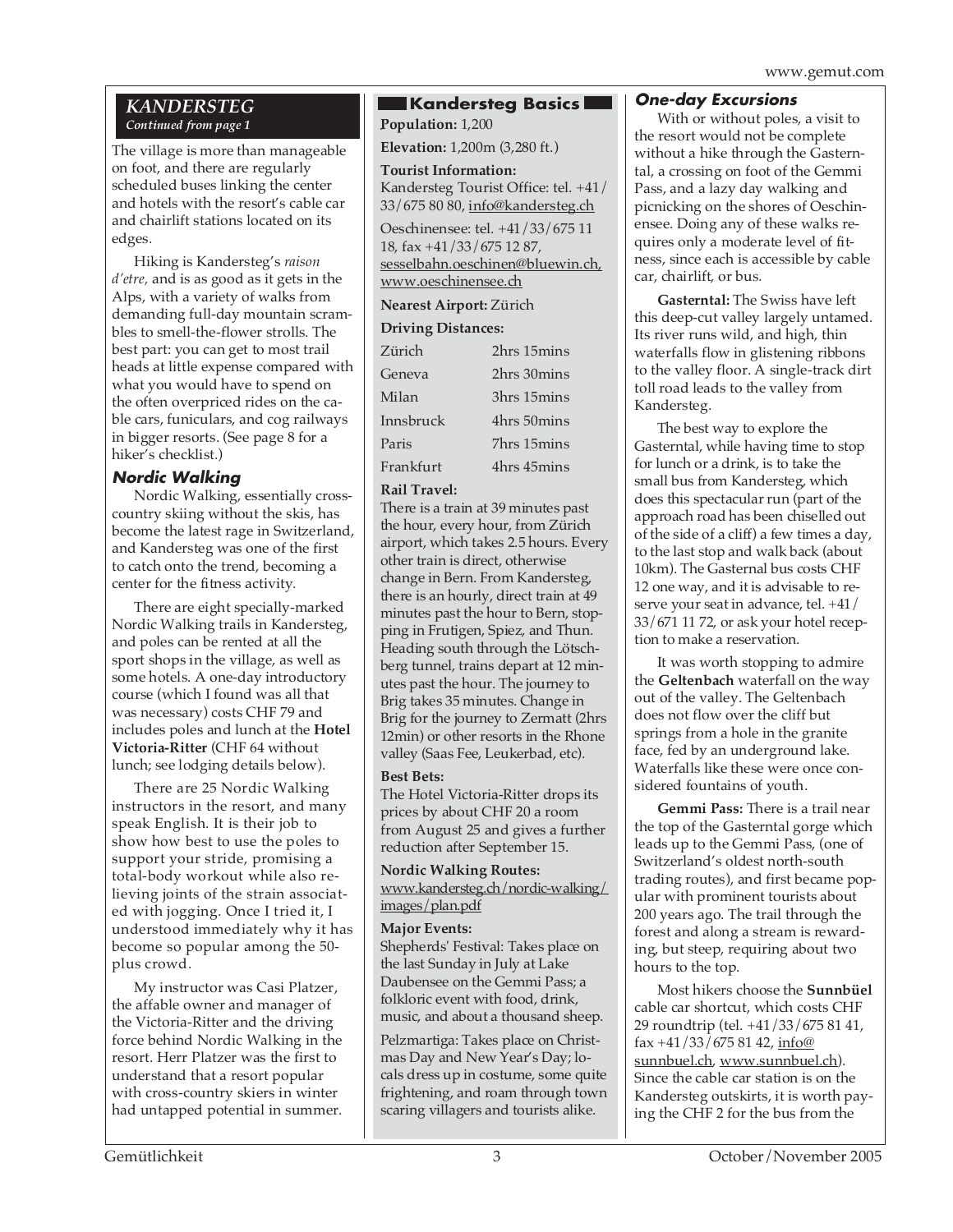#### www.gemut.com

village center to get there.

Leaving the cable car, you find yourself above 6,000 feet and at the top of the tree line. The only scars on the landscape are the electricity transmission lines strung across the pass.

The wide trail rises gently from the cable car station to the other end and takes 2.5 hours one way. This is ideal Nordic Walking terrain, though the likes of Mark Twain, Jules Verne and Picasso tackled the trail without the aid of carbon fiber poles. Twain immortalized his crossing in the European travelogue, "A Tramp Abroad."

After absorbing a little of the history and quenching your thirst on the **Hotel Schwarenbach's** generous outdoor patio (see Lodging, below), it is time to continue the journey to the end of the pass, a little more than an hour away. It is recommended if only for the breathtaking views straight down to the spa resort of **Leukerbad.**

If you want to soothe your aching muscles in Leukerbad's thermal springs, you can take the cable car, or descend by foot down the spectacular switchback mule trail hewn out of the vertical face. But this is a two-day option from Kandersteg. To do it in a day, you will need to get an early morning start in order to make all of the bus and train connections to be back in your hotel in time for dinner.

**Oeschinensee:** The mountain lake is an alpine crown jewel that leaves many tourists rubbing their eyes in disbelief. This is Switzerland in miniature: a turquoise lake sheltered by high granite cliffs and watched over by snowy peaks. Trails meander through a forest of firs on one side and lazy cows graze in a meadow on the other.

The Unesco World Heritage Site, Jungfrau-Aletsch-Bietschhorn, is expected to be expanded in the next couple of years to include the Oeschinensee and surrounding area.

But Oeschinensee is less of a paradise on sunny summer weekends when hordes of Swiss families head up here to laze about and roast fat sausages over open fires. By avoiding the weekend, you will be able to enjoy the tranquil setting. Before heading up here, be sure to stuff your backpack with wine and cheese, instead of water and energy bars.

It takes a little over an hour to walk up to the lake from Kandersteg, or you can pay CHF 12 for a one-way trip (CHF 17 roundtrip) on the old, but well-maintained two-person chairlift. The resort markets the ride on the unusual sidefacing chairs as "nostalgic".

Rent rowboats at the rustic restaurant that sits near shore, and if you really feel the urge to move your feet, there is a three-hour loop above the lake with three-star views, according to the *Michelin Green Guide.*

You will also see lots of hikers on fine weather days following the paths up to the high-alpine huts of **Doldenhorn, Fründen,** and **Blüemlisalp,** which sit exposed on the rocks below the peaks of the same name.

## **LODGING**

#### Landgasthof Ruedihus

If you have done any of the foregoing walks, then you certainly deserve splurging at least once on a candlelight dinner at the 250-yearold Landgasthof Ruedihus. It is in my opinion the most lovingly restored country inn in the Swiss Alps, and it also rates top marks for authentic cuisine.

The Ruedihus won honorable mention in 2000 from the jury of the Swiss Historic Hotel and Restaurant of the Year, an award sanctioned by Icomos, the International Council on Monuments and Sites.

If you can manage not to bump your head on the low doorways or trip over the high thresholds, you may notice a few of the historic details that make the Ruedihus such an important historical monument.

A hexagram is painted on the main door, which owner René Maeder tells me was not a Jewish symbol but a sign telling passing travelers that they could sup here. Built for a high-ranking official in 1753, the house's original doors and windows were donated by other members of the village upper crust. You can still make out their faded names or coats of arms inscribed on the wooden and glass surfaces.

The rustic rooms in the Ruedihus start at CHF 100 including breakfast. Add on CHF 45 per person for half board. Staying the night here rounds off the experience of stepping back in time, with old wood-framed beds and closets. However, without a television and no hotel lounge for killing a few lazy hours or when the weather is disagreeable, one night is probably enough.

For more modern accommodations, consider Herr Maeder's four-star **Waldhotel Doldenhorn** across the road, a longtime *Gemütlichkeit* favorite (See the August 1999 issue at www.gemut.com). It has rooms of varying sizes and standards, starting at CHF 200. Guests staying at either hotel have free entrance to the Doldenhorn's spa.

**Daily Rates:** Singles CHF 100-150, doubles CHF 200-260 **Contact:** Family R. Maeder, tel. +41/ 33/675 81 81, fax +41/33/675 81 85, doldenhorn@compuserve.com, www.doldenhorn-ruedihus.ch **Rating:** QUALITY 15/20, VALUE 12/20

#### Hotel Victoria-Ritter

My personal favorite in Kandersteg is the centrally located Hotel Victoria-Ritter, operated by Casi **Platzer and family. While the**  $\epsilon^{\text{prove}}$ **<br>Platzer and family. While the**  $\epsilon^{\text{prove}}$ grand Belle Époque hotel Victoria, built around the 18th century guesthouse Ritter, can be a little intimidating from the outside, Herr Maeder ensures that informality is the rule rather than the exception on the inside.

Rooms start at CHF 160 a night, but these cheaper rooms have not been renovated, and look it. It is worth upgrading to the CHF 250 rooms, which have been tastefully modernized. Ask for one at the back facing the mountains and not the street. They have nice balconies, even if their railings could use

#### **Did You Know?**

The name Kandersteg means bridge (steg) over the Kander river. Kandersteg is the last village in the Bernese Alps for travellers heading south by train or car through the north-south Lötschberg tunnel to the Rhone valley.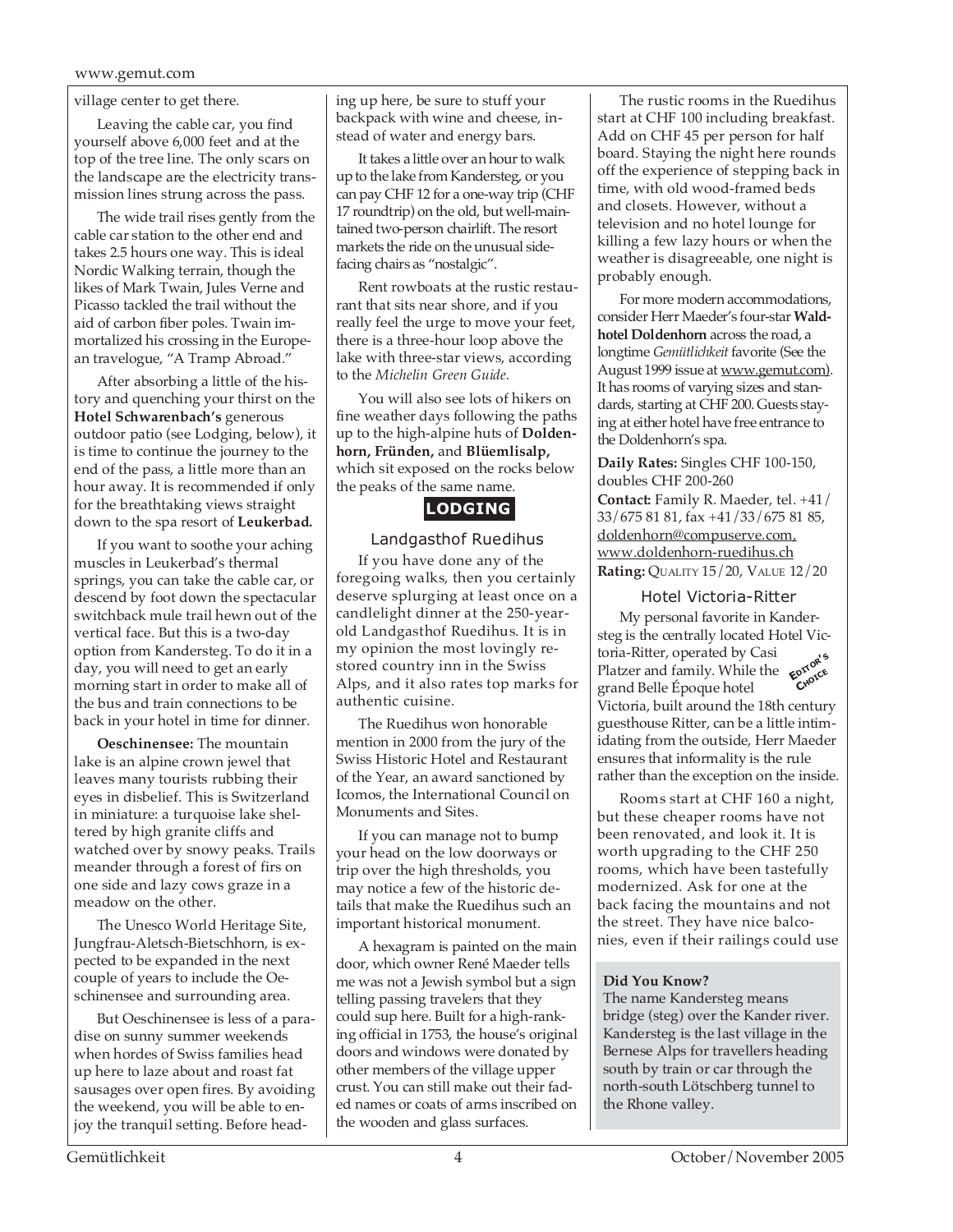a fresh coat of paint. There are also some traditional rooms on the upper floor of the Ritter.

The hotel has its own swimming pool, an Internet corner, and Wi-Fi if you bring your own laptop. Besides being the favorite hotel of the Nordic Walking crowd, the Victoria-Ritter is also a Lowa sports test center, so you can try out the latest hiking shoes and boots here. Once a week in summer, Herr Platzer takes guests on a full-day — and often strenuous — mountain hike. Highly recommended, if you are up to it. You only have to cover any transportation costs incurred.

Guests with half-board (CHF 50 per person) take dinner in the fancy, high-ceilinged dining room of the Victoria (see Food, below).

#### **Daily Rates:** CHF 160–250

**Contact:** Family C. Platzer, tel. +41/ 33/675 80 00, fax +41/33/675 81 00, info@hotel-victoria.ch, www.hotelvictoria.ch

**Rating:** QUALITY 16/20, VALUE 15/20

#### Ermitage

More affordable accommodation can be had at the Ermitage, a clean and bright family-run hotel and restaurant with decent-sized rooms next to the Oeschinensee chairlift, a 10- to 15-minute walk from the village center.

**Daily Rates:** Singles CHF 90-110, doubles CHF 150-190 **Contact:** Family K. and R. Bieri-Keller, tel. +41/33/675 80 20, fax +41/33/675 80 21, ermkand@bluewin .ch, www.ermitage-kandersteg.ch **Rating:** QUALITY 13/20, Value 14/20

#### Alpina

Cheaper yet is the Alpina on the main street, run by the friendly Hari brothers and their wives. Since double rooms are small with tiny bathrooms, it may be better to reserve a "family room" for only CHF 10 more per night to have more space and normal bathrooms. Once a week, the Haris take guests up to their hunting lodge above the village for a barbecue.

**Daily Rates:** Singles CHF 87-97, doubles CHF 144-164 **Contact:** Hermann and Peter Hari,

tel. +41/33/675 12 46, fax +41/33/ 675 12 33, alpinakandersteg@ bluewin.ch, www.alpina-online.com **Rating:** QUALITY 10/20, VALUE 13/20

There are two small pensions in the picturesque hamlet of Selden (Gasterntal), each with its own small hydroelectric plant, since they have to generate their own power:

#### Hotel Steinbock

It was a wet and unseasonably cold August day when I sought shelter at the Hotel Steinbock, and so I expected a few weary hikers to be huddled together for warmth, sipping hot chocolate or tea. But the couple who have owned and managed the place for the past 25 years, Christian and Ann Künzi, are obviously used to adapting to the moody alpine weather, and had a roaring fire going, which contributed to the convivial atmosphere.

I also wasn't prepared for the honesty of Ann—an English woman who came to Kandersteg because she loved climbing in the mountains and ended up making it her home. After I complimented her on her "homemade" apple pie, she was quick to reply that it was not homemade. "Our guests somehow expect that I rise at four o'clock each morning to milk the cows and make cheese, as well as apple pie," she said. "We have enough to do around here to keep us busy." Her answer was as straightforward as the restaurant's simple but cozy décor, where I felt I could order a coffee, take out my dogeared novel and wait out the rain.

It was the grandfather of Ann's husband, Christian, who constructed the first restaurant on this site in 1920. Christian has the distinction — as the oldest resident in the Gasterntal — of being the guardian of the 300-year-old Gastern Bible, which the authorities of Bern awarded to the poor and isolated mountain people to show their gratitude for their help in improving the trading route over the Lötschen Pass, which begins in Selden. The bible is removed from its wooden box the first Sunday in August each year for an open-air sermon, which is the valley's main cultural event.

**Daily Rates:** Basic double rooms CHF 55, no toilet or shower in the rooms; dormitory CHF 30 per person **Contact:** Ann and Christian Künzi, summer: tel. +41/33/675 11 62 (summer), +41/33/675 14 72 (winter), fax +41/33/675 11 62, steinbock@ gasterntal.ch, www.gasterntal.ch **Rating:** QUALITY 13/20, VALUE 16/20

#### Hotel Schwarenbach

Sir Arthur Conan Doyle, who was an avid mountain hiker, was so impressed with the raw landscape at Gemmi Pass that he set a Sherlock Holmes scene here. Guy de Maupassant wrote a short suspense story which unfolds at the Hotel Schwarenbach. The historic inn is located halfway across the pass, and if owner and manager, Peter Stoller, is not too busy, you may just convince him to show you a few of the old, leatherbound guestbooks that hold the names of many illustrious guests who dined, rested, and drew inspiration here before continuing their journeys.

The Schwarenbach was also home to a legendary mountain climbing cat, Tomba. Immortalized on postcards, Tomba had a penchant for accompanying alpinists to the tops of surrounding peaks during his lifetime in the 1980s.

#### **Key Websites for the Traveler**

**• www.gemut.com** Gateway site for travelers to Germanic Europe, including car rental, rail passes, hotel bookings, traveler feedback, travel tips, and past issues (free access to back issues for subscribers; see log-on info on page 2).

**• www.viamichelin.com** The Michelin database of hotels and restaurants, plus great interactive trip planning tools

**• www.travelessentials.com** Guidebooks, maps, travel accessories, luggage, all at 10 percent off for subscribers

**• www.webflyer.com** Informative frequent-flyer forums make this a must for air travelers

**• bahn.hafas.de/bin/query.exe/en** German rail website, with train schedules throughout Europe, as well as Germany

**• www.sbb.ch/index\_e.htm** Swiss and European rail schedules

**• www.ski-europe.com** Top Web resource for skiers with much data on Alpine resorts

**• www.myswitzerland.com** Website of Switzerland's national tourist authority

**• www.germany-tourism.de** Germany's national tourist authority

**• www.austria.info/us** Austria's national tourist authority

**• www.historicgermany.com** Website for an alliance of historic German cities

**• www.thetravelinsider.info** Info on electronic devices used by travelers — cell phones, computers, etc.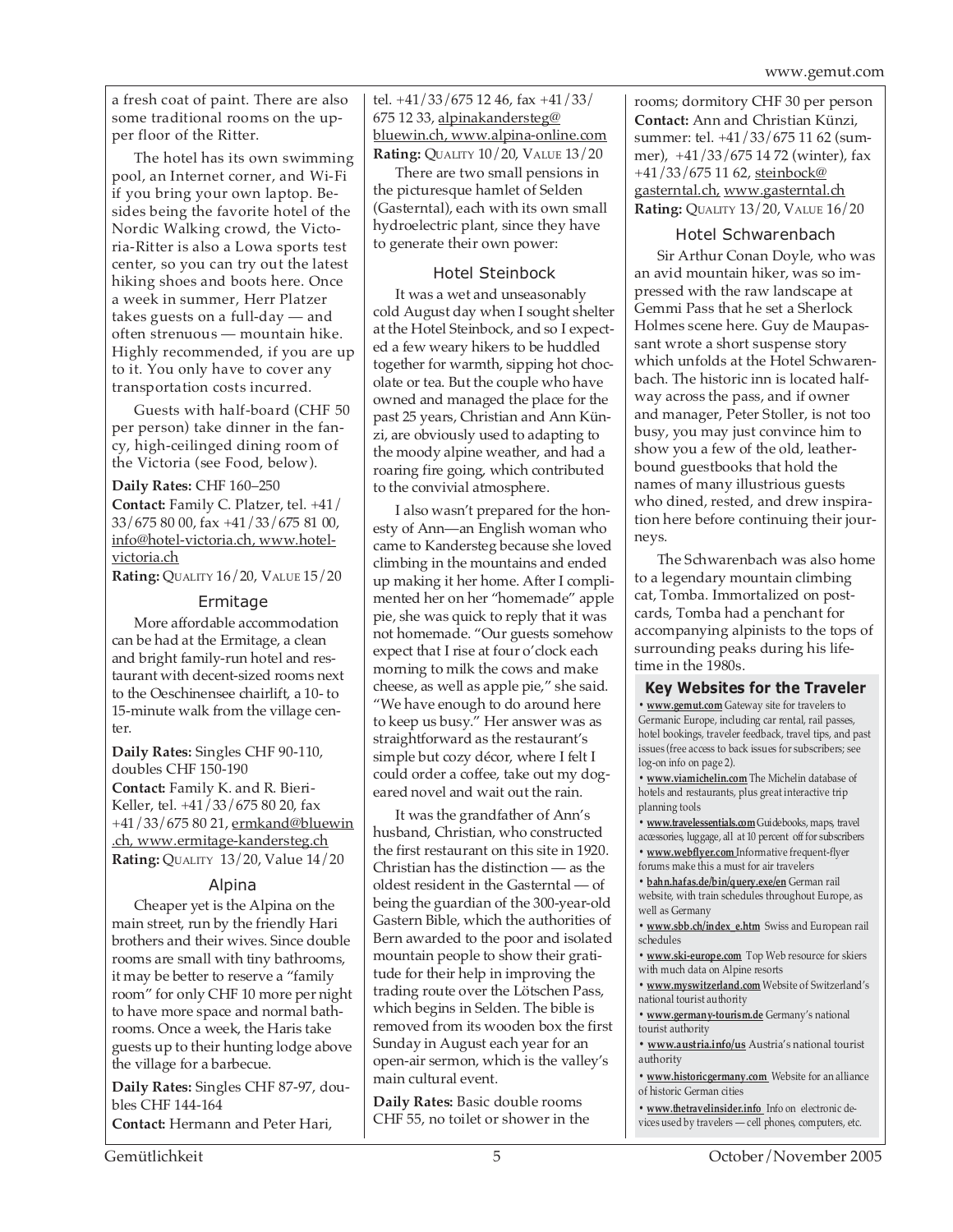#### www.gemut.com

**Daily Rates:** Basic double rooms CHF 57, no toilet or shower in the rooms, dormitory CHF 31 per person **Contact:** Family Peter Stoller, tel. +41/33/675 12 72 (summer), +41/33/ 675 17 75 (winter), fax +41/33/675 22 87; info@schwarenbach.ch, www.schwarenbach.ch **Rating:** QUALITY 12/20, VALUE 15/20

#### **FOOD**

#### Marmotte Feinbäckerei und Tea Room

For a light lunch, or to stock up for a picnic, the Marmotte bakery and tea room has a good selection of breads, sweet and savory pastries, and sandwiches, and even makes its own chocolate pralines. Expensive? Yes, but at normal Swiss prices. They are not marked up for tourists.

**Contact:** Hauptstrasse 117, tel. +41/ 33/675 10 70, open weekdays 7:30am – 6:30pm, Sundays 8am-5pm **Rating:** QUALITY 15/20, Value 12/20

#### Hari Dairy

The Hari dairy in a broad chalet not far from the station, has a wide variety of Swiss cheeses, including a few produced on the premises. If you cannot tell *Emmental* (known as Swiss cheese in North America) from *Appenzell*, ask at the counter for the English printout describing what's available. The dairy even makes a fullfat, soft variety called Prince's Cheese, which was created in honor of Prince Charles' visit.

**Contact:** Bahnhofstrasse, tel. +41/33/ 675 12 59

**Rating:** QUALITY 17/20, VALUE 13/20

#### Restaurant Rendezvous

Order a coffee at the Rendezvous restaurant beside the Oeschinensee chairlift station. Without asking and at no extra charge, it will be brought out along with a chocolate cup full of fresh whipped cream. This is the traditional way of serving coffee to guests invited for dinner, but you will be lucky to come across it elsewhere during your travels.

**Contact:** tel. +41/33/675 13 54, closed Tuesday **Rating:** QUALITY 13/20, VALUE 13/20

Landgasthof Ruedihus Creaky wooden floors add to the dining experience at the Landgasthof Ruedihus, but bring a sweater on cool evenings; the uneven window frames may be priceless antiques, but they let in a draft. Fittingly, Herr Maeder puts the culinary accent on traditional Swiss cuisine and beverages.

We chose the three-course meal for CHF 50 per person, which started with tangy *Hobelkäse*, thinly shaved slices of alp cheese, and tender smoked trout filet from Blausee (recreational lake below Kandersteg), served with horseradish and whipped cream. A potato terrine followed, along with a crisp leaf lettuce salad. For the main course, my wife opted for the braised beef marinated in vinegar (*Suuremocke*), and I went for the *Mischtchrazeli* (manure scratcher). Farm humor aside, it was a generous helping of corn-fed chicken with *Spätzli*, complemented by string beans and yellow carrots. Although we normally drink red wine with our meals, we selected a Heida, a distinctive white wine from Europe's highest vineyards in **Visperterminen,** a village located 4,500 feet above the Rhône valley.

Desserts did not disappoint, especially since we wanted a taste of how poor alpine folk once treated guests. Most consisted of three main ingredients: local fruit, schnapps made from the fruit, and lots of cream. The names said everything: "Auntie Lina's visitor pudding," "Grandmother's apple cream," and "Apricots in their own syrup."

**Contact:** Family R. Maeder, tel. +41/ 33/675 81 81, fax +41/33/675 81 85, doldenhorn@compuserve.com, www.doldenhorn-ruedihus.ch **Rating:** QUALITY, 18/20, VALUE 15/20

#### Restaurant Victoria-Ritter

The *a la carte* restaurant of the Hotel Victoria-Ritter is on the ground floor of the Ritter, continuing a tradition that goes back to the late 18th century when this was the village's most important staging post for travelers and traders journeying over the Gemmi Pass. Today, the restaurant offering is eclectic, moderately priced and a refreshing change if you have been overdosing on cheese dishes and *Rösti (*fried potatoes).

For CHF 35-40 per person with wine, you can eat well here. We started by sharing a plate of "Kandersteg's delicacies," consisting of dried meat and village sausage, *(Hobelkäse)*, smoked trout fillet, goat's cheese, mushrooms, and lamb's lettuce. For the main course, the chef honored my request and brought a small sampling of several dishes. I particularly enjoyed the vegetarian lasagne with a creamy spinach sauce (CHF 17.50) and the *Pizzokkel* (CHF 16.50). The latter is a traditional dish of dumplings from southeastern Switzerland that I am normally not fond of. Herr Platzer has the kitchen serve this version with leeks and dried tomatoes instead of bacon. Delicious! The same was true of the lamb stew curry.

**Contact:** Family C. Platzer, tel: +41/ 33/675 80 00, fax +41/33/675 81 00, info@hotel-victoria.ch, www.hotelvictoria.ch

**Rating: QUALITY, 17/20, VALUE 15/20** 

#### *HOTEL LUNDENBERGSAND Continued from page 1*

from the stereotypical small Germany hotel. The overall feeling, in fact, is somewhat nautical. The combination reception area/*Stube*/dining/breakfast room is done in a muted green and accented with green Delft tiles. On the walls are a ship's wheel, pictures of ships and thatched roof farmhouses, and raised inscriptions in what we presume is an ancient Frisian language. Oil lamps hang over each table.

Room Number 11, reached via a stairway off the public room, is compact and spare but comfortable enough for a stay of two or three nights. There is a white wooden bed, a table and two chairs, a small TV, furrowed sisal carpeting, striped wallpaper, a painted wood ceiling edged in white molding, pictures of boats and flowers, and a chest-high window. The latter affords a long, peaceful view of sky, hedges, waving grasses, and wheeling birds. The bathroom has adequate space and lighting and one of those after-the-fact, add-on corner shower enclosures.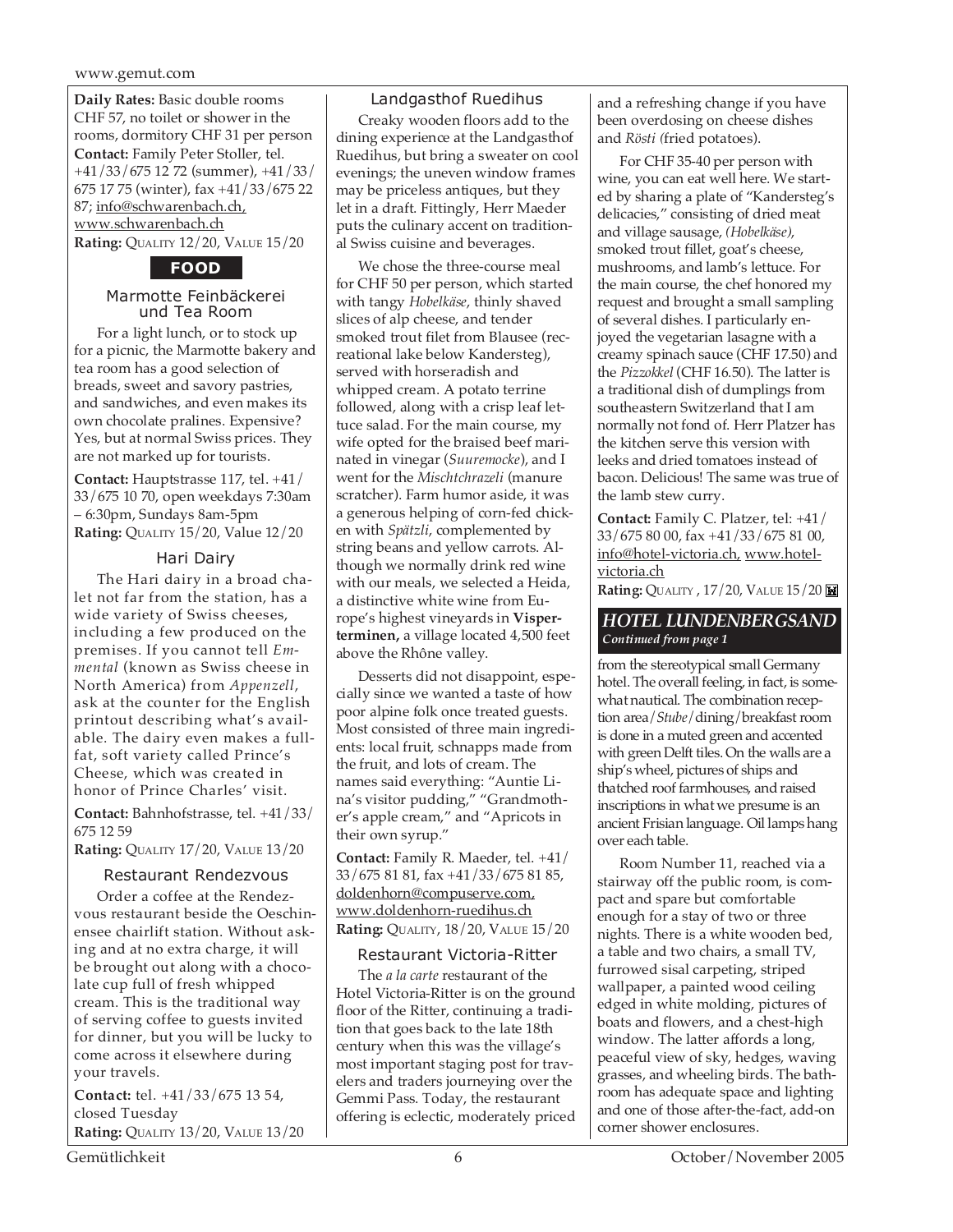Dinner in the *Stube* — there was also a more formal dining area featured ample portions of good but not great food. Predictably, the menu includes a preponderance of seafood selections. Chunks of grilled and fried North Sea fish comprised the *Kapitansteller* (€15.9) and baked *Scholle* (€15.9) was fairly massive and halibut-like. Shared starters of grilled *Garnelen* (shrimp) and a salad cost €8.50 and €2.80. The price of a 0.4 liter glass of Königpilsener was €2.90. Without beverages, we paid €49.9 for dinner for two with dessert.

Plenty of daylight still remained at 9:30pm, so a walk on the dike seemed in order. Even though it is no more than 30 or 40 feet above the sea, one has a sense of altitude and vast space from atop this sturdy embankment. Sheep sprawl on the grass-covered berm as it slopes to the water. A man with a complicated-looking camera and tripod squints west, toward the pink horizon. A couple sit crosslegged on a blanket and sip red wine. Other than the sheep, the photographer, and the wine drinkers, we are alone. The tide flats of the **Wattenmeer National Park** stretch far into the distance and reflect the limitless sky.

This is an unconventional kind of beauty. To the east, 30-foot metal blades of giant power-generating windmills turn slowly in the breeze. Some might see them as interlopers, but oddly enough their almost regal presence seems to enhance the peaceful but rather melancholy scene. Just before dark, as we head back to the hotel, a hedgehog scrambles across the road in front of us. Through the night, we keep the window in our room open. Other than the wind rippling the long grasses, there is hardly a sound to be heard.

Perhaps the best word for this unusual part of Germany is solitude — the kind found on mountain-tops and lonely beaches. It's good not only for the blood pressure, but for the soul. So just once, why not forgo the kitsch of southern Bavaria or the Black Forest for the charm and quiet of western Schleswig-Holstein and the Lundenbergsand?

**Daily Rates:** Singles €45-55, doubles €80-95

## **Prepaid Travel Cards: A Hefty Price for Security**

**A**merican Express has introduced a prepaid travel card as a way of allowing travelers to access cash when traveling. The main advantage is that the card is not tied to any bank account and if lost, will be replaced within 24 hours. Users "load" the card with dollars or foreign currency and then, while traveling, use it to get cash at ATMs or banks or to purchase goods and services. Some users report a shortage in the number of places where the cards are accepted, and there are also fees involved:

- Activation fee: \$14.95
- Reload fee: \$5.00
- Foreign exchange fee: 3%
- ATM withdrawal fee: \$2.50
- Printed monthly statement: \$5
- Overdraft fee: \$15
- Refund fee: \$10

Let's say you want to take €2,000 to Europe on a prepaid travel card. Assuming an exchange rate of  $\epsilon$ 1 equals \$1.20, here's what it's going to cost: to load your card with €2,000 you'll need \$2,400 (the maxi-

**Contact:** Hotel Lundenbergsand, Lundensbergweg 3, D-25813, tel. +49/04841/83930, fax 839350, info@hotel-lundenbergsand.de, www.hotel-lundenbergsand.de **Rating: QUALITY 13/20, VALUE 14/20 <b>M** 

# **Travel Notes**

■ **Learn to speak German:** Michel Thomas language courses, offered by publisher **Champs-Elysees, Inc.**, are audiobased programs, meaning no books or homework. Learn both at home and on the go. Courses include beginner, advanced, and a language-builder course. For those who already speak German and would like to brush up or maintain fluency, *Schau ins Land* monthly audio magazines are packed with news and features on German, Austrian, and Swiss life and culture. Contact: www.champselysees.com.

■ **FIS Alpine Ski World Cup St. Moritz Engadin 2006**: SkiEurope reports that January 20-22, 2006, the spotlight of international competition skiing will take place at St. Moritz. In mum is \$2,750), plus the \$14.95 activation fee, plus the 3 percent (\$72) foreign exchange fee, plus \$2.50 for each ATM withdrawal.

If you make four ATM withdrawals during your trip, the cost to access your own money is \$96.95. The card has an expiration date, and if after that date, you haven't used all the funds loaded into it, Amex will charge you \$10 to issue a refund. In addition, certain types of purchases — gas at an automated pump, for example — are prohibited.

Our advice remains unchanged: to obtain cash overseas, get an ATM card from a bank or credit union that charges no fee for overseas withdrawals. That way, the charge to access the same €2,000 is zero instead of \$96.95. Even Wells Fargo and Bank America, which charge \$5 per overseas ATM transaction, are a better deal than this new Amex product. And even though most add a 3 percent charge for foreign transactions, for larger overseas purchases we still like credit cards. You can accumulate miles, and for a few weeks you get to use somebody else's money.  $\mathbb{M}$ 

addition to the Super-G and downhill events, women athletes will for the first time also compete in a combination event. All three disciplines promise exciting races and outstanding pictures.  $\mathbf{M}$ 

# **Readers' Forum**

## **Thumbs Up for Fraundorfer**

After our return from a trip with our sons (ages 18 and 14 — their first trip), I never wrote to *Gemütlichkeit* about our experiences there. The September 2005 issue just arrived, and I read the letter from the Hylans about their disappointment with **Gasthof Fraundorfer** in Garmisch-Parterkirchen.

We had a wonderful stay at the Fraundorfer in March 2005. My wife and I stayed there many years ago and had fond memories of the people, the place, and the food. Our two rooms were clean, although a bit small by American standards. We found the staff to be friendly and extremely helpful. Our German is poor at best, and they were willing to let